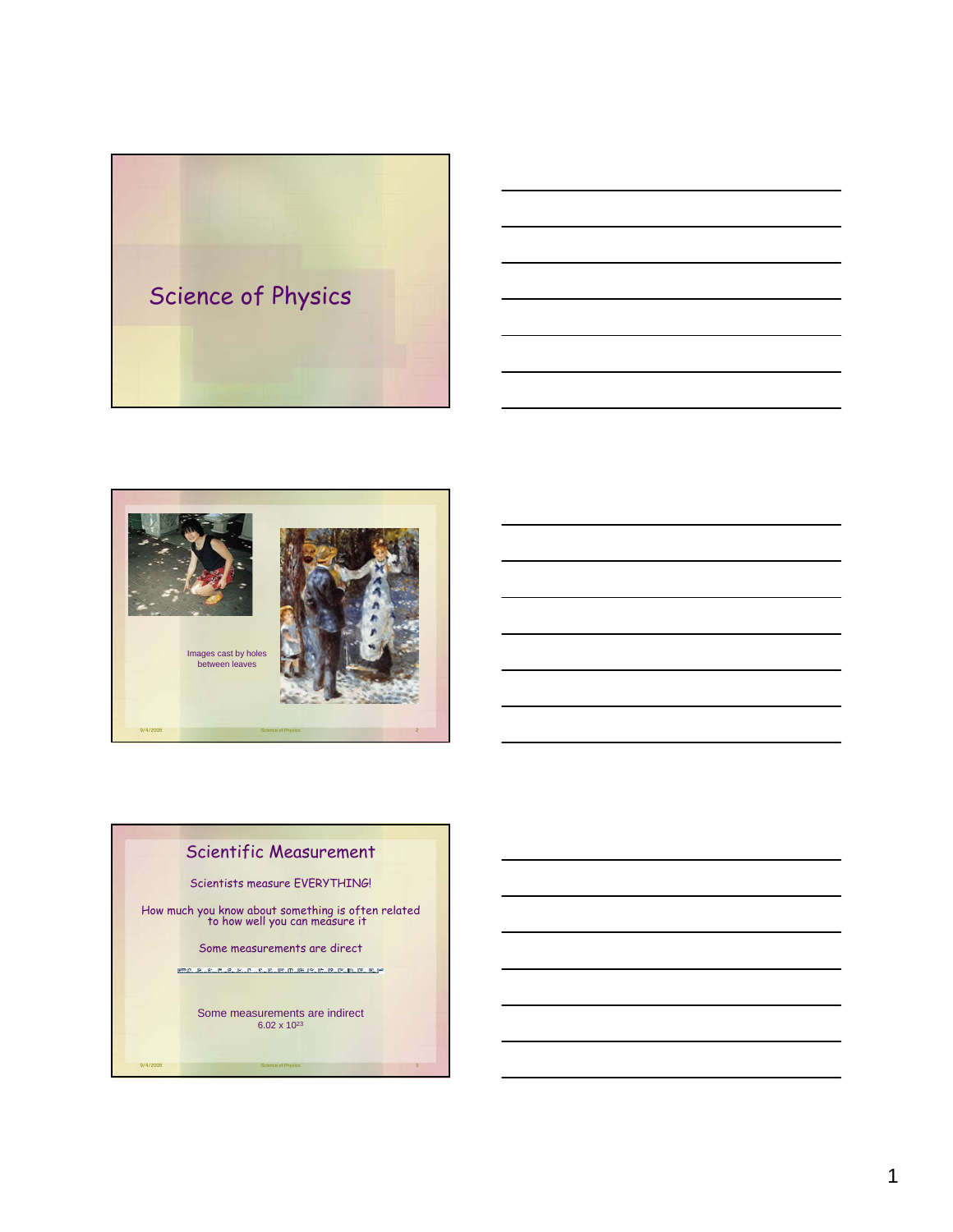

9/4/2005 Science of Physics 4

**Fact**

phenomenon about which competent observers who have made a series of observations are in agreement

### **Hypothesis**

reasonable explanation of an observation or experimental result<br>not fully accepted as factual until tested over and over again by experiment<br>*describes* or *explains* a pattern

#### **Law** (Principle)

general hypothesis or statement about the relationship of natural quantities has been tested over and over again and has not been contradicted

# **Scientific Method**

orderly method for gaining, organizing, and applying new knowledge

## **Theory**

9/4/2005 Science of Physics 5 synthesis of a large body of information that encompasses well-tested and verified hypotheses about certain aspects of the natural world

# Which of these is a scientific hypothesis?

- a. Atoms are the smallest particles of matter that exist.
- b. Space is permeated with an essence that is undetectable.
- c. Albert Einstein was the greatest physicist of the twentieth century.

9/4/2005 Science of Physics 6

 $\epsilon$